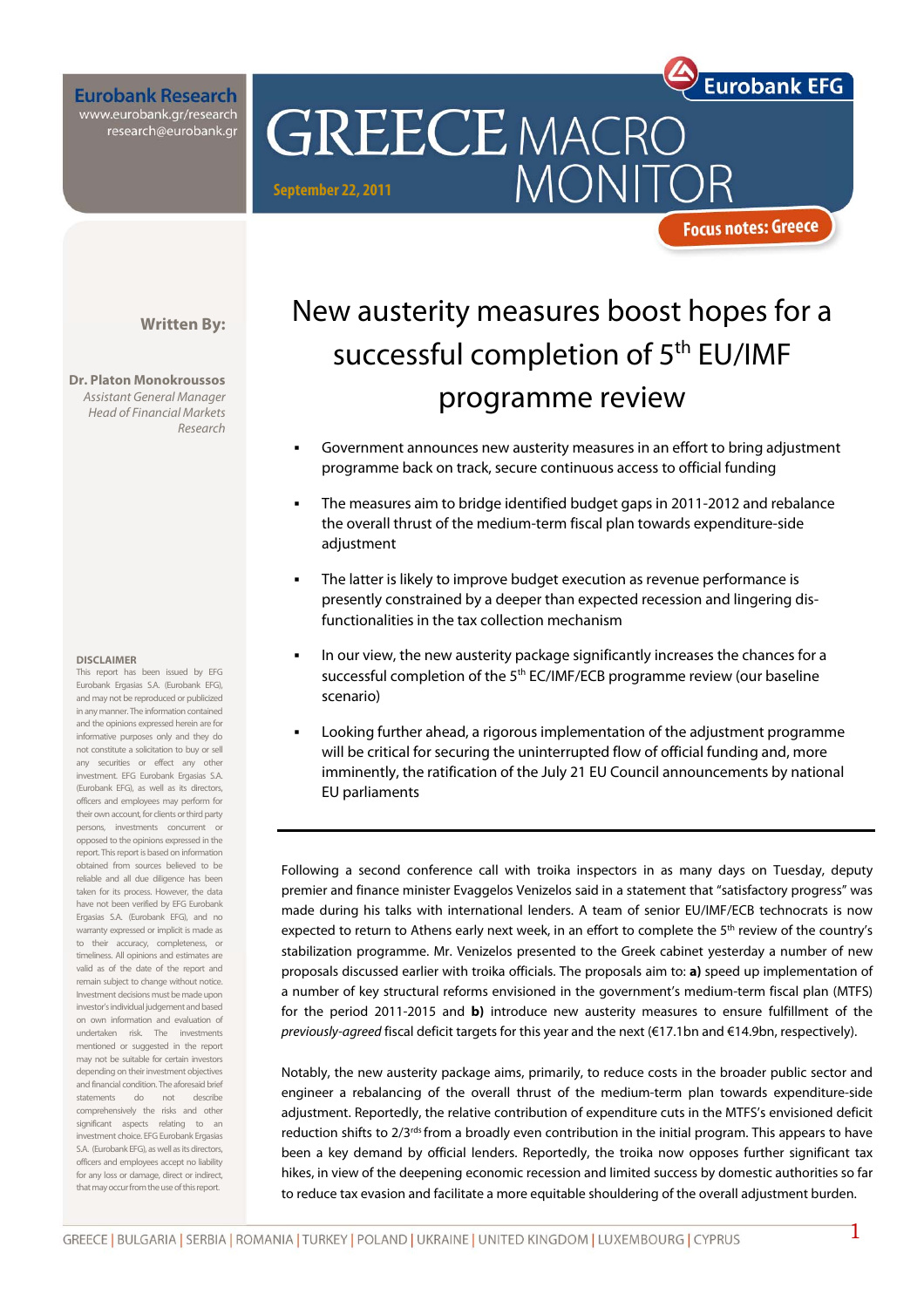### **Eurobank Research**

September 22, 2011

**GREECE MACRO MONITOR** 



**Focus notes: Greece** 

In a statement issued right after the conclusion of yesterday's cabinet meeting, the government highlighted the main parameters of the new austerity program and reinstated its commitment to do whatever it takes to ensure fulfillment of the fiscal and structural targets agreed with official lenders. Our understanding at this point is the measures presented yesterday are only preliminary, with the final announcement expected to take place upon completion of the next programme review in early October. The latter implies, in turn, the possibility of additional austerity measures, in case that this is judged necessary to appease official lenders and facilitate fulfillment of the deficit target. In what follows, we provide a brief assessment of the measures announced yesterday along with some additional information on the government's financing need for the remainder of the year.

#### **Immediate transfer of 30,000 public sector employees to a special Labour Reserve**

In line with the projections of the medium-term fiscal plan (MTFS), Greece targets a reduction in public sector employment by 150k employees or ca 20% in the period 2010-2015. Natural attrition (a 1:10 hiring rule in 2011 and 1:5 subsequently), reductions in contract employment and involuntary redundancies are among the main measures to achieve this target. Excess employees will be either separated immediately or transferred into a separate Labor Reserve. Time spent in this reserve will not exceed a period of 12 months, during which employees will be paid no more than 60 percent of their basic wage (excluding overtime and any extra payments). Transfers from the labor reserve to other public sector entities will be possible, but only under the attrition-related hiring limit, and with a positive evaluation of the employee from a special selection council (ASEP). At the end of the 12-month period separation will be mandatory. Reportedly, some 30k state workers will be transferred to the labor reserve by the end of the year.

#### **Immediate cuts in public sector personnel via involuntary redundancies and reductions in contract employment**

Since early 2010, some 30k-35k employees have reportedly left the public sector (vis. natural attrition or early retirement schemes). However, according to a number of *unconfirmed* press reports, over that period the government hired some 24k new employees in a number of arrears not covered by the 1:10 hiring rule (e.g. hospital doctors, security forces personnel) as well through special contracts.

#### **Further reduction in the tax-exempt thresholds**

The tax exempt threshold for personal incomes will be reduced further, to €5,000/annum from €8,000/annum. The measure will involve incomes earned in 2011 and it will be in effect from November 1st. A 10% tax rate will be applied to annual incomes ranging from €5k to €12k. According to some initial estimates, the effects of the new low tax exempt threshold will be as follows: Around 1.2mn people - mainly, low-income earners, pensioners, but also those who avoided in the past to declare higher incomes - will pay for the first time taxes ranging from €50 to €300 per annum; tax payers declaring annual incomes between €8k and €12k will pay extra taxes of €300 to €700; tax payers declaring annual incomes in excess of €12k will pay additional annual tax of €700; some 2.9mn tax payers will continue to pay no taxes, as they declare incomes below €5k per annum. Overall, the reduction in the tax exempt threshold is expected to bring some €1bn (~0.45%-of-GDP) in additional revenues to state coffers. The measure comes on top of a number of earlier steps, aiming to reduce tax evasion and broaden the tax base. Note that the government's medium-term fiscal plan that was voted in Parliament last June envisioned, among others, a reduction in the tax-except threshold for annual personal incomes to €8,000 from €12,000 earlier, a special fixed charge of €300 applied retrospectively to self-employed individuals for incomes earned in 2010 and a number of other special levies on higher incomes and property. The new measures are expected to broaden the tax base further at the expense of putting additional strains on lower incomes and pensioners. As a general assessment, tax evasion (ca 4pptsof-GDP per annum, according to some estimates) remains a big problem hindering the government's fiscal adjustment efforts. Apparently, this partly relates to an inability of the tax collection mechanism so far to generate the expected results.

#### **Equalization of special consumption tax on heating oil with that on motor fuels**

The measure will become effective in mid-October 2012, instead of being gradually implemented over a 3-year period, as envisioned in the medium-term fiscal plan. The measure is estimated to bring to state coffers additional revenues of up to €400mn (~0.17%-of-GDP) per year.

#### **Further reductions in pensions**

20% reduction in the part of monthly pension payments exceeding €1,200 (and 40% cut in the part of monthly pensions exceeding €1,000 for all pensioners below 55 years of age). Additional cuts in a number of auxiliary pensions and steep reductions (between 20%-30%) in lump sum payments to civil servants upon retirement. The measure is expected to be in effect from November 1, 2011 and affect about half a million pensioners.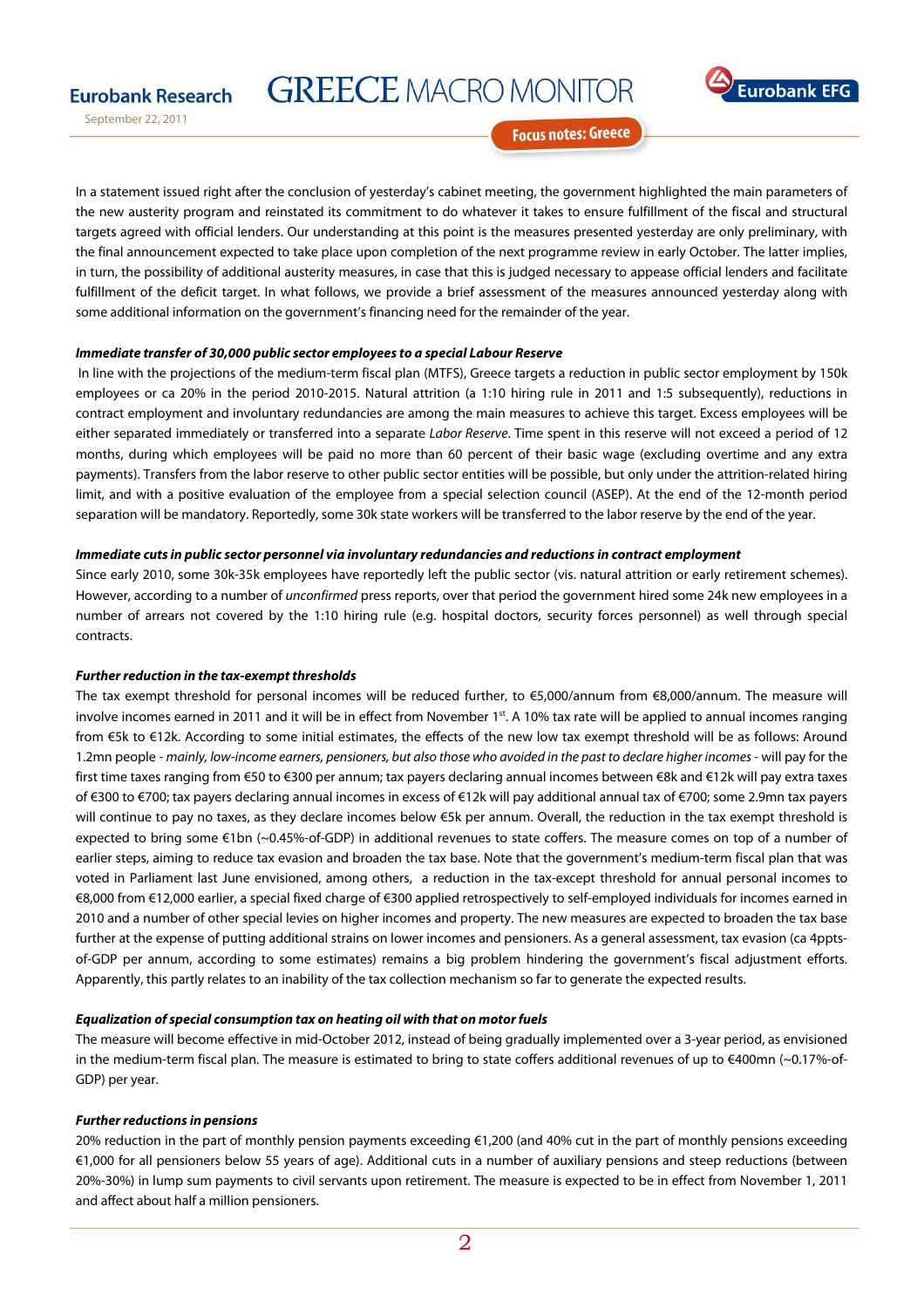## **Eurobank Research**

September 22, 2011

**GREECE MACRO MONITOR** 



**Focus notes: Greece** 

#### **Specially levy on property**

A special levy on property assets announced by the government earlier this month is likely by extended for two additional years, to 2014 from 2012 envisioned earlier. According to some preliminary estimates, the measure will generate additional annual revenues ranging from €1bn to €1.8bn (0.45% to 0.8%-of-GDP).

#### **Measures to reduce the wage bill further**

(A government draft report on the new measures handed to journalist yesterday did not provide specify info on the new "equal pay for equal work" scheme that will apply to the broader public sector; The figures and estimates we quoted below are drawn from the mediumterm fiscal plan and a number of recent press reports).

Further reductions in state sector salaries (between 10% and 40%) will apply through by the imminent introduction of an "equal pay for equal work" scheme. These measures are estimated to reduce public sector salaries by between €150 and €1,500 per month. The so-called Single Payment Authority was earlier expected to start being implemented in July 2011; initially at a central government level and, eventually, in the broader public sector. The scheme is now expected to become operational next month, aiming to result into a significant rationalization and simplification of the public sector pay structure. Presumably, the latter remains overly generous for certain groups of public workers, who are currently receiving basic wages and special benefits well in excess of other private and public sector employees with comparable qualifications. According to a recent IMF report (No. 11/175, July 2011), Greece's public sector wage premium over the private sector used to be about 11%, after controlling for employees' and jobs' characteristics. Furthermore, the premium was as high as 32% without controls. Although the 2010 wage reductions contributed to reduce these premiums, they have not fully disappeared yet.

#### **Assessment**

The new fiscal measures announced yesterday came on the heels of a sudden decision by Greek Prime Minister George Papandreou on Saturday to cancel a planned visit to the U.S., in a move to better focus on fiscal reforms and "ensure that all of Greece's commitments (to its official lenders) are fulfilled". As a reminder, the government announced earlier this month its decision to: **(i)**  speed up implementation of a number of key structural reforms envisioned in its medium-term fiscal plan and **(ii)** impose of a special levy on property in order to generate additional revenues of more than €2bn/annum this year and the next. Apparently, the EC/IMF/ECB technocrats conducting the 5<sup>th</sup> programme review had not been entirely convinced that the earlier announced austerity package would be adequate to generate the expected results and thus, they requested additional measures.

Reportedly, the troika has identified respective budgetary shortfalls of ca €2bn (~0.9ppt-of-GDP) and up to €4.5bn (~2ppt-of-GDP) in 2011 and 2012. Purportedly, these will be bridged with the new austerity measures in order to facilitate fulfillment of the headline deficit targets (along with an envisioned shift of the primary balance from a deficit of ca 0.8%-of-GDP this year to a surplus of 1%-of-GDP or higher in 2012).

Our view at this point is that the newly announce measures increase considerably the chances of a successful completion of the 5<sup>th</sup> programme review, which comprises our baseline scenario. Looking further down the road, a rigorous implementation of the EU/IMF agreed reforms will be crucial for securing the uninterrupted flow of official funding and, more imminently, the ratification of the July 21 EU Council announcements by national EU parliaments.

Importantly, the successful completion of the 5<sup>th</sup> programme review constitutes a rigid prerequisite for the release of the next tranche (€8bn) under the existing Greek Loan Facility. A swift disbursement of the new loan tranche is critical for avoiding unforeseen disruptions in primary deficit financing or even the proper debt servicing of interest and principal obligations. Reportedly, state cash reserves are nearing depletion again and, as deputy finance minister Filippos Sachinidis admitted recently, the next EU/IMF loan tranche should be released by mid-October at the latest to avoid cash flow problems.

Luckily, the next major bond maturities do not come until mid-December (€1.17bn on December 19 followed by €5.2bn on December 30). In the meantime, of course, the government will still need to continue to finance its primary deficit (e.g. pay pensions and civil servant wages), meet interest rate payments and roll-over maturing T-bill issues (see table below). In addition, a considerable volume (~2.8ppts-of-GDP as of July 2011) of accumulated outstanding debts to various state suppliers need to be settled by the end of the year, so as to more fully comply with the EU/IMF programme's requirements.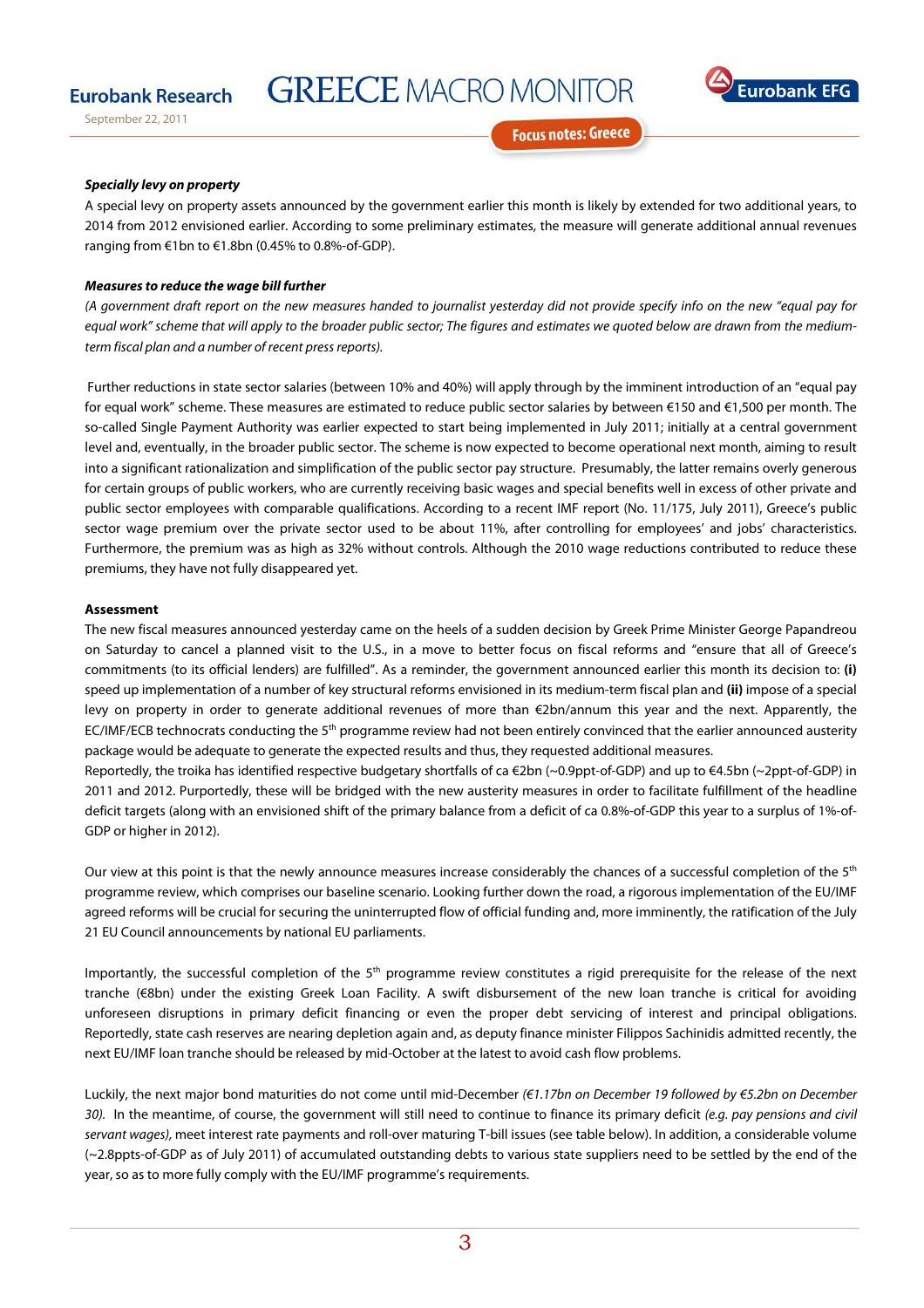**Eurobank Research** 

September 22, 2011

**GREECE MACRO MONITOR** 



**Focus notes: Greece** 

|                                                  | <b>T-bills Maturities</b><br>$(\epsilon$ bn) | <b>Bond maturities</b><br>$(\in$ bln) | Coupon Payment (€<br>bn) | Total servicing<br>$cost$ ( $\in$ bn) |
|--------------------------------------------------|----------------------------------------------|---------------------------------------|--------------------------|---------------------------------------|
| Sept. 2011 (21 <sup>st</sup> -30 <sup>th</sup> ) | 2.00                                         |                                       | 0.01                     | 2.01                                  |
| Oct. 2011                                        | 3.63                                         |                                       | 1.11                     | 4.73                                  |
| <b>Nov. 2011</b>                                 | 3.30                                         |                                       | 0.07                     | 3.37                                  |
| Dec. 2011                                        | 3.63                                         | 8.10                                  | 0.43                     | 12.15                                 |

**Greece's finanical needs in terms of overall principal and interest payments**

Source: Eurobank Research, Bloomberg

On a more comforting note, the new fiscal measures and an earlier auxiliary austerity package that came into effect in early September (see e.g. Eurobank EFG Greece Macro Monitor September 12, 2011) are likely to improve revenue collection and reduce public spending during the fourth quarter of this year. This should facilitating adequate government funding until the release of the  $7<sup>th</sup>$  EU/IMF loan tranche (~€5bn) that is scheduled for December 2011. That is, provided that the 5<sup>th</sup> EC/IMF/ECB programme review will be completed successfully.

More worryingly though, the new austerity measures are likely to meet strenuous resistance from trade unions and vested interests and also exaggerate the domestic economic recession. On the latter issue, the IMF now forecasts real GDP to contract by 5.5% this year and by 2.5% in 2012. These compare with respective output growth forecast of -3.9% and +0.6%, projected in the July 2011 IMF report for Greece.